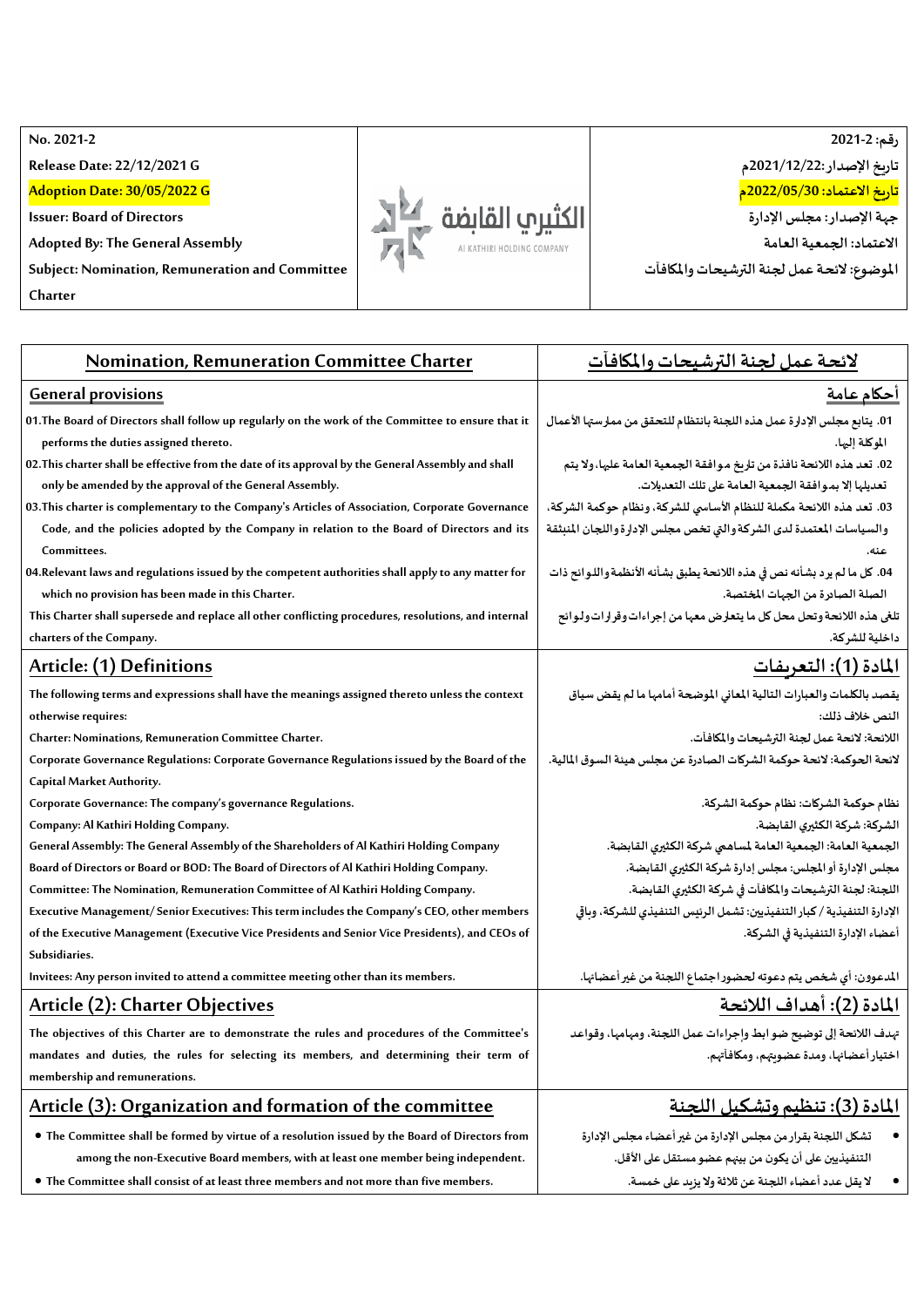- **The General Assembly of the Company shall, upon the proposal of the Board of Directors, issue the Committee's Charter.**
- **The Committee shall be formed of the Independent Board members, and it may include non-Executive. Board members or persons who are not members. of the Board of Directors, whether they are shareholders or not.**

**In addition to such conditions as may be prescribed by the relevant regulatory rules, a Committee member shall have the appropriate expertise and qualifications to perform the Committee's functions and duties, and adhere to the principles of truthfulness, honesty, loyalty, diligence, and care of the interests of the Company and its Shareholders, and prioritize their interests over his/her own personal interests. Moreover, a Committee member shall comply with the regulatory requirements, the Company's policies, and charters regarding conflicts of interest and disclosures.**

# **Article (4): Chairman of the Committee**

- **01. The Chairman and his/her Vice-Chair of the Committee shall be appointed by virtue of the Board of Directors' resolution forming the Committee .**
- **02. The Chairman of the Committee shall be an independent member.**
- **03. The Chairman of the Board of Directors shall not be the Chairman of the Committee.**
- **04. The Chairman of the Committee or in his/her absence, the Vice-Chairman shall perform the following duties**
	- **Organizing the Committee meetings and obtaining all information and documents necessary to carry out its responsibilities.**
	- **Managing the committee meetings and enhancing their effectiveness.**
	- **Inviting the Committee to convene and setting the meeting time, date, and place following coordination with the Committee members**
	- **Approving the agenda, taking into account any subjects that a member of the Committee desires to list**
	- **Ensuring that the subjects presented to the Committee are accompanied by sufficient information, enabling the Committee to take resolutions in respect thereof.**
	- **Ensuring that sufficient time is available to discuss the items on the Committee meeting agenda**
	- **Enhancing the effective participation of members in the Committee meetings by studying, discussing, and providing input on the agenda items in a manner that contributes to achieving the objectives of the Committee.**
	- **Ensuring that complete and accurate information is available to the Committee members in a timely manner, enabling them to perform their duties**
	- **Approving periodic reports on the activities of the Committee and submitting its recommendations and conclusions to the Board of Directors.**
	- **Following up on the implementation of resolutions issued by the Committee.**
	- **Approving the necessary procedures to evaluate the committee's work periodically.**
	- **The Chairman or his/her delegate from amongst the Committee members shall attend the General Assembly meetings to answer the Shareholders' questions and represent the Committee before the Board of Directors.**

# **Article (5): Secretary of the Committee**

- **The Committee shall appoint its Secretary.**
- **The Secretary of the Committee coordinates the dates of the Committee's meetings on an annual basis, documenting the Committee's meetings, preparing minutes for that to include the discussions and deliberations, indicating the place, date, and time of the beginning and end of the meeting, documenting the Committee's decisions and voting results, keeping them in a special and organized register, and writing down the names of the attending members and the**
- تصدر الجمعية العامة للشركة بناءً على اقتراح مجلس الإدارة لائحة عمل **ً اللجنة.** 
	- **يراعى عند تشكيل اللجنةأن يكون أعضائهامن أعضاءمجلس اإلدارة املستقلين،ويجوزاالستعانةبأعضاء غيرتنفيذيين أوبأشخاص من غير أعضاءمجلس اإلدارة سواء أكانوامن املساهمين أم غيرهم.**

**باإلضافة الى الشروط التي تفرضها الضوابط التنظيمية ذات العالقة يجب أن تتو افر في عضو اللجنة الخبرات واملؤهالت املالئمة ألعمال اللجنة ومهامها وأن يلتزم بمبادئ الصدق واألمانة والوالء والعناية واالهتمام بمصالح الشركة واملساهمين وتقديمها على مصالحه الشخصية، وأن يلتزم كذلك باملتطلبات التنظيمية وسياساتولوائح الشركةالخاصةبتعارض املصالحواإلفصاح.**

# **املادة )4(: رئيس اللجنة**

- **.1 يعين مجلس اإلدارةرئيسا للجنة ونائبا للرئيس في قرار تشكيلها.**
	- **.2 يجبأن يكون رئيس اللجنةمن األعضاء املستقلين.**
- **.3 يجبأن اليكون رئيس اللجنة هورئيس مجلس إدارةالشركة.**
	- **.4 يتولى الرئيس أو نائبه في حالة غيابه القيام باملهام التالية:**
- **- تنظيم اجتماعات اللجنة، واالطالع على جميع املعلوماتوالوثائق الالزمة لتنفيذ مسؤولياتها.**
	- **- إدارةاجتماعات اللجنةوالعمل علىتعزيزفعاليتها.**
	- **- دعوةاللجنةلالنعقادمع تحديد وقتوتاريخ ومكان االجتماع وذلك بالتنسيق مع أعضاء اللجنة.**
- **- اعتماد جدول األعمال مع األخذ بعين االعتباراملوضوعات التي يرغبأحد أعضاء اللجنةإدراجها.**
- **- ضمان أن تكون املوضوعات املعروضة على اللجنةمصحوبةبمعلومات كافيةتمكن اللجنةمن اتخاذالقرارات بخصوصها.**
- **- التأكد من تو افرالوقتالكافيملناقشةبنود جدول أعمال اجتماع اللجنة.**
	- **- تعزيزاملشاركةالفعالةلألعضاء فياجتماعات اللجنةمن خالل دراسة املو ضوعات املطروحة على جدول أعمال اجتماعاتهاومناقشتهاوإبداء آرائهم بالشكل الذي يسهم فيتحقيق أهداف اللجنة.**
- **- التأكد من تو افر املعلومات الكاملة والصحيحة ألعضاء اللجنة في الوقت املناسب لتمكينهم من تأدية مهامهم.**
- **- اعتمادالتقاريرالدورية عن أنشطةاللجنةورفع توصياتها وما توصلت إليه من أعمال ملجلس اإلدارة.**

**ً**

- **- متابعةتنفيذ القراراتالصادرة عن اللجنة.**
- **. - املو افقة علىاإلجراءات الالزمةلتقييم عمل اللجنةدوريا**
- **- يجبعلىرئيس اللجنةأومن ينيبهمن أعضاء اللجنة حضورالجمعيات العامة لإلجابة عن أسئلة املساهمين وتمثيل اللجنة أمام مجلس اإلدارة.**

# **املادة )5(: أمين سر اللجنة**

**-**

- **تقوم اللجنة بتعيين أمين سر لها.**
- **يتولى أمين سر اللجنة تنسيق مواعيد اجتماعات اللجنة بشكل سنوي، وتوثيق اجتماعات اللجنة وإعداد محاضر لها تتضمن ما دار من مناقشات ومداوالت، وبيان مكان االجتماع وتاريخه ووقت بدايته وانتهائه، وتوثيق قرارات اللجنة ونتائج التصويت، وحفظها في سجل خاص ومنظم وتدوين**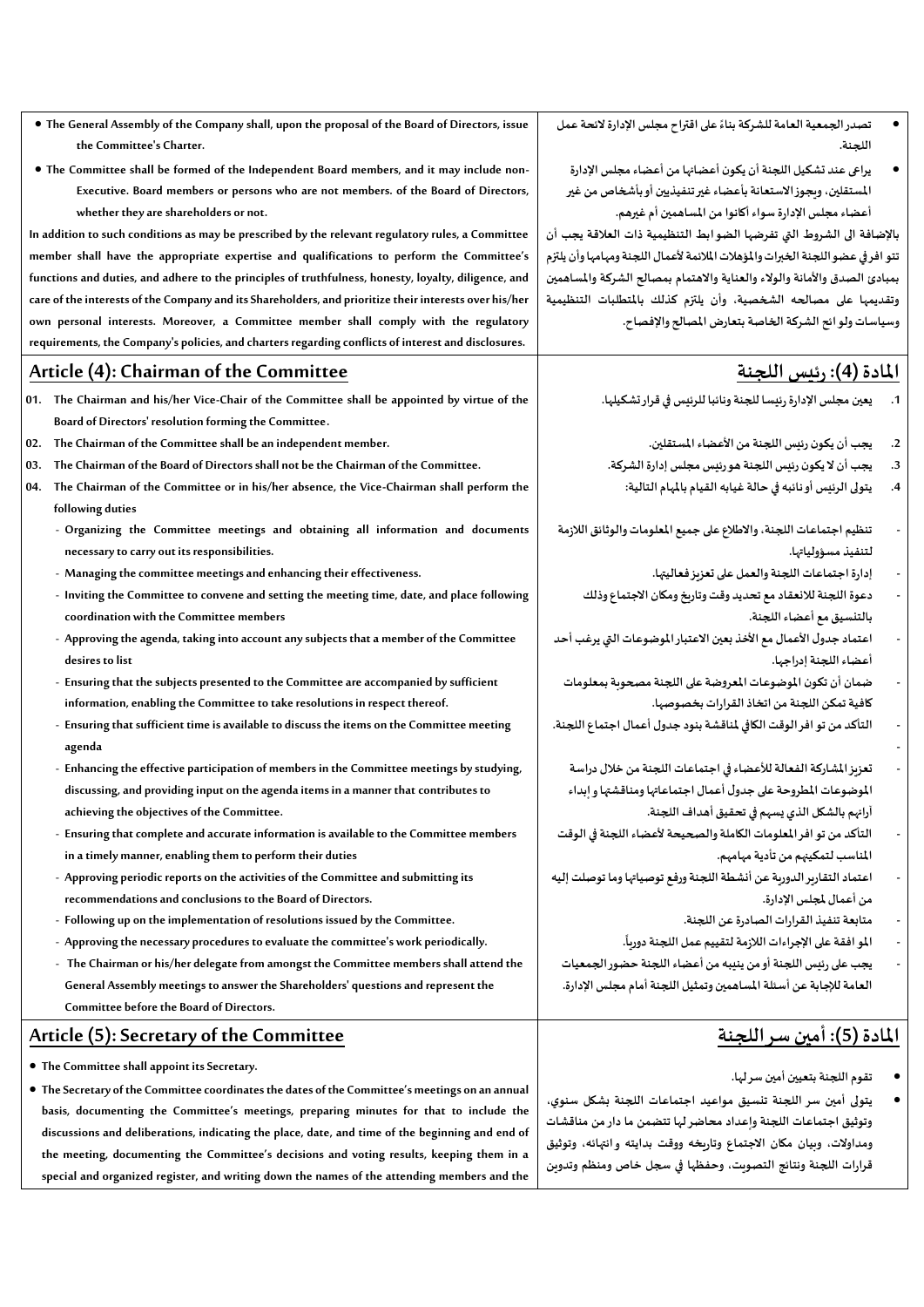| reservations made. Show it - if any - and the signature of these minutes from all the members<br>present. | أسماء الأعضاء الحاضرين والتحفظات التي أبدوها - إن وجدت -، وتوقيع<br>هذه المحاضر من جميع الأعضاء الحاضرين. |
|-----------------------------------------------------------------------------------------------------------|-----------------------------------------------------------------------------------------------------------|
| . The Secretary of the Committee shall provide the members of the Committee with the                      | يزود أمين سر اللجنة أعضاء اللجنة بجدول أعمال اللجنة وأوراق العمل                                          |
| Committee's agenda, working papers, documents and information related to it, and any                      | والوثائق والمعلومات المتعلقة به، وأي وثائق أو معلومات إضافية يطلبها أي                                    |
| additional documents or information requested by any of the Committee members related to the              | من أعضاء اللجنة ذات علاقة بالموضوعات المشمولة في جدول الاجتماع                                            |
| topics included in the meeting agenda in accordance with the periods specified in these                   | وفقا للمدد المحددة في هذه اللائحة.                                                                        |
|                                                                                                           |                                                                                                           |
| Regulations.                                                                                              |                                                                                                           |
| • The Secretary of the Committee shall submit periodic reports and minutes on the activities and          | يتولى أمين سر اللجنة رفع التقارير الدورية والمحاضر حول أنشطة وأعمال                                       |
| work of the Committee to the Board of Directors, and perform all other tasks that may be                  | اللجنة إلى مجلس الإدارة، وتأدية جميع المهام الأخرى التي يمكن أن توكل                                      |
| entrusted to it by the Committee.                                                                         | إليه من قبل اللجنة.                                                                                       |
| · The committee's secretary is not entitled to participate in or vote on any of the committee's           | لا يحق لأمين سر اللجنة المشاركة في أي من قرارات اللجنة أو التصويت                                         |
| decisions.                                                                                                | عليها.                                                                                                    |
| <b>Article (6): Invitees to the Committee Meetings</b>                                                    | <u> المادة (6): المدعوون لاجتماعات اللجنة</u>                                                             |
| Except for the Secretary of the Committee or members, no member of the Board of Directors nor             | لا يحق لأى عضو في مجلس الإدارة أو الإدارة التنفيذية عدا أمين سر اللجنة                                    |
| the Executive Management may attend the Committee meetings unless the Committee requests                  | وأعضاء اللجان حضور اجتماعاتها ألا إذا طلبت اللجنة الاستماع الى رأيه أو                                    |
| his/her opinion or advice.                                                                                | الحصول على مشورته                                                                                         |
| Article (7): Confidentiality of the Committee                                                             | <u>المادة (7): سرية عمل اللجنة</u>                                                                        |
| Member of the Committee and other persons invited to Committee meetings shall be bound to                 | يجب على عضو اللجنة وغيره من الأشخاص المدعوين لاجتماعات اللجنة الالتزام                                    |
| keep confidential any information and documents made available to him/her, and in no case, even           | بالمحافظة على سربة المعلومات التي أتيحت له وما يطلع عليه من وثائق ولا يجوز                                |
| after the expiry of his/her membership, shall disclose the same to any individual or entity unless        | له بأى حال من الأحوال – حتى في حال انتهاء عضويته – البوح بها لأى فرد أو جهة                               |
| authorized by the Board of Directors, nor shall he/she use any information to achieve personal            | ما لم يُصرح له بذلك من مجلس الإدارة أو أن يستعمل أياً من هذه المعلومات                                    |
| benefit for him/herself, relative or third parties. The Company is entitled to claim compensations in     | لتحقيق منفعة شخصية له أو لأحد أقاربه أو للغير، وللشركة الحق في مطالبته                                    |
| case of violation of this Article. The provisions of this Article shall apply to the Secretary of the     | بالتعويض في حال الإخلال بما جاء في هذه المادة كما يسري ذلك على أمين سر                                    |
| Committee as well                                                                                         | اللجنة.                                                                                                   |
| Article (8): Term of the Committee                                                                        | <u>المادة (8): مدة عمل اللجنة</u>                                                                         |
| The term of the Committee commences on the issuance date of the Board of Directors' resolution            | تبدأ مدة عمل اللجنة من تاريخ صدور قرار مجلس الإدارة بتشكيلها، وتنتهى بانتهاء                              |
| forming the Committee and expires with the end of the term of the Board of Directors which formed         | دورة المجلس الذي شكلها، أو لحين صدور قرار من المجلس يُنهى أو يُعيد تشكيل                                  |
| the Committee or until a resolution is issued by the Board of Directors to terminate or reconstitute      | اللجنة، كما أن انقضاء مدة المجلس أوحله لأي سبب يُنهي فترة تكليف اللجنة،                                   |
| the Committee. The expiration of the term of the Board of Directors or its dissolution for any reason     | وبُوجب إعادة تشكيلها من قبل مجلس الإدارة الجديد.                                                          |
| shall terminate the Committee's mandate and entail its reconstitution by the new Board of                 |                                                                                                           |
| Directors.                                                                                                |                                                                                                           |
| Article (9): Termination of the Committee Membership                                                      | المادة (9): إنهاء خدمات أعضاء اللجنة                                                                      |
| 01. The membership of a Committee member shall be terminated upon the expiry of its term                  | تلتهى عضوية عضو اللجنة بانتهاء مدتها أو في أي من الحالات الآتية:<br>.01                                   |
| or in any of the following cases:                                                                         |                                                                                                           |
| Death.                                                                                                    | الوفاة.                                                                                                   |
| Resignation without prejudice to the Company's right to claim compensations if the                        | الاستقالة دون الإخلال بحق الشركة بالتعويض في حال وقعت الاستقالة في                                        |
| resignation is rendered at an inappropriate time.                                                         | وقت غير مناسب.                                                                                            |
| Not attending three Committee meetings per year without the prior permission of the<br>$\bullet$          | تغيب العضو عن حضور ثلاث اجتماعات للجنة في السنة دون اذن مسبق                                              |
| Committee's Chairman or an excuse acceptable to the Committee.                                            | من رئيس اللجنة أو عذر تقبله اللجنة.                                                                       |
| Lack of one or more of the membership conditions.<br>٠                                                    | فقدان واحد أو أكثر من شروط العضوبة.                                                                       |
| Expiration of the Board of Directors' term.<br>٠                                                          | انتهاء مدة عضوية مجلس الإدارة.                                                                            |
| Member's inability to perform his/her committee duties due to health conditions.<br>٠                     | عدم قدر ة العضو من الناحية الصحية على إتمام مهامه في اللجنة.                                              |
| Issuance of a court order for a declaration of bankruptcy or insolvency of the member, or a<br>٠          | صدور حكم قضائي بإشهار إفلاس العضو أو إعساره أو طلبه بإجراء تسوبة                                          |
| request to enter into a settlement with his/her creditors.                                                | مع دائليه.                                                                                                |
| Conviction of committing a crime or an act involving moral turpitude, breach of trust, or                 | الإدانة بارتكاب جربمة أوعمل مخل بالشرف والأمانة أو بالتزوير.                                              |
| forgery.                                                                                                  |                                                                                                           |
|                                                                                                           |                                                                                                           |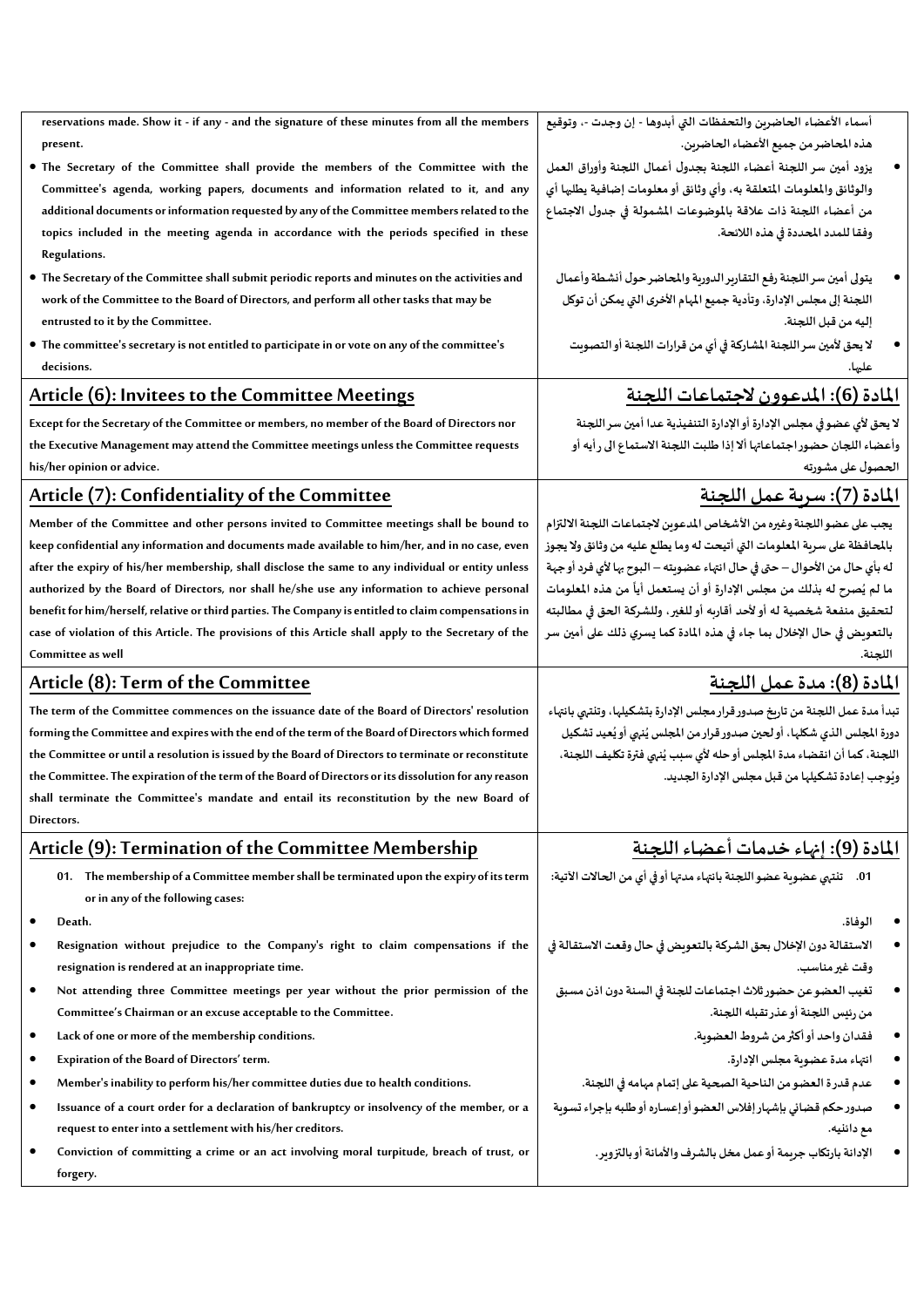- **02. The Board of Directors may dismiss or replace any of the Committee members at any time, as it considers fit**
- **03. Any Committee member may resign from the Committee by giving written notice to the Chairman of the Board of Directors, with a copy thereof to the Chairman of the Committee. The resignation shall come into force as of the date on which the Chairman of the Board approves the resignation or at any subsequent date to be determined by the Chairman of the Board.**
- **04. The Committee is entitled to nominate an alternate member for the vacant position. The new member shall complete the remaining period, taking into account the conditions that must be met by the members of the Committee. He/she shall be appointed by the Board of Directors.**

# **Article (10): Remunerations and Allowances of the Committee**

## **Members**

**Without prejudice to the relevant statutory requirements and the Company's Articles of Association, the remunerations of the Committee members shall be set in accordance with the Remuneration Policy for Members of the Board of Directors, its Committees, and Executive Management adopted by the Company's General Assembly.**

# **Article (11): Committee Meetings**

### **01. Invitation to Meetings**

**- The Committee shall convene upon the invitation of its Chairman. Moreover, the Chairman of the Committee shall call for a meeting when he/she receives a written request for holding such a meeting from two or more members of the Committee.**

**- The committee meets once every six months under normal circumstances and upon the request of the committee chairman or the chief executive in exceptional or necessary cases, the committee holds all its meetings in the company's headquarters or anywhere else agreed upon by the committee's members.**

**- Invitations to attend the meetings shall be sent by the Secretary of the Committee to each Committee member at least seven days prior to the date of the meeting. The meeting schedule shall indicate the time, date, and place of meeting, accompanied by its agenda, necessary documents, and information unless circumstances require convening an emergency meeting (unscheduled), in which case the invitation to attend the meeting may be sent accompanied by its agenda, necessary documents, and information within a period of not less than five days from the date of the meeting or, as approved by the Chairman and members of the Committee**

#### **02. Meeting Agenda**

**- The Secretary of the Committee, in coordination with the Chairman of the Committee and the Executive Management, shall prepare the agenda of the Committee meeting, and orderly categorize the subjects to be discussed according to their importance and priority. The agenda shall be reviewed and approved by the Chairman of the Committee prior to sending it to the members.**

**- Once convened, the Committee shall approve its agenda. If any member objects to the agenda, his/her objection shall be recorded in the minutes of the meeting. Each member of the Committee is entitled to propose any additional items to the agenda.**

#### **03. Voting and Quorum**

**- The meeting of the Committee shall only be valid if attended by the majority of its members, including the Chairman or, in his/her absence, his/her Vice Chairman.**

- **.02 يحق للمجلس عزل أواستبدال أي من أعضاء اللجنةفيأي وقتيراه . ً مناسبا**
	- **.03 يجوزألي عضومن أعضاء اللجنةاالستقالةمن عضويةاللجنة، وذلكبتسليم إشعارخطي لرئيس مجلس اإلدارةمع صورة لرئيس اللجنة،وتصبح االستقالة ساريةاملفعول من تاريخ مو افقة اعتبارا ً رئيس املجلس علىاالستقالةأوتاريخ الحق يحددهرئيس املجلس.**
	- **.04 يحق للجنة ترشيح عضو بديل في املركز الشاغر، ويكمل العضو**  الجديد المدة المتبقية آخذاً في الاعتبار الشروط الواجب تو افرها في **ً عضو اللجنة، ويتم تعيينه من قبل املجلس.**

# **املادة )10(: مكافآت وبدالت أعضاء اللجنة**

**دون اإلخالل باملتطلبات النظاميةذات العالقةوالنظام األساس ي للشركة، تكون** مكافآت أعضاء اللجنة وفقاً لسياسة مكافآت أعضاء مجلس الإدارة واللجان **ً املنبثقة عنهواإلدارةالتنفيذيةاملعتمدةمن الجمعيةالعامةللشركة.**

# **املادة )11(: اجتماعات اللجنة**

### **.01 الدعوة لالجتماع**

**- تجتمع اللجنة بدعوةمن رئيسها،كما يتوجبعلىرئيس اللجنةأن يدعوإلى** الاجتماع في حال تقديم اثنين من أعضاء اللجنة طلباً كتابياً بذلك موجهاً لرئيس **ً ً ً اللجنة.** 

**- تجتمع اللجنةمرةكل ستةأشهرفيالظروف العاديةوعند طلبرئيس اللجنةأو الرئيس التنفيذي في الحاالت االستثنائية أو الضرورية، تعقد اللجنة جميع اجتماعاتها في املركز الرئيس ي للشركة أو في أي مكان آخر يتفق عليه أعضاء اللجنة.** 

**- ترسل الدعوة إلى االجتماع من قبل أمين سر اللجنة لكل عضو من أعضاء اللجنة قبل سبعة أيام على األقل من تاريخ االجتماع ويوضح في الجدول وقت، وتاريخ،** ومكان الاجتماع، وجدول الأعمال مر افقاً له الوثائق والمعلومات اللازمة، ما لم **ً يتطلب عقد االجتماع بشكل طارئ )غيرمجدول(، فيجوزفي هذه الحالة إرسال جدول أعمال االجتماع والوثائق واملعلومات الالزمة الدعوة إلى االجتماع مر افقا ً خالل مدة ال تقل عن خمسة أيام من تاريخ االجتماع، أوبما يو افق عليه رئيس وأعضاء اللجنة.**

# **.02 جدول أعمال االجتماع**

**- يعد أمين سراللجنةبالتنسيق مع رئيس اللجنةواإلدارةالتنفيذية جدول أعمال اجتماع اللجنة،وجدولةاملوضوعات املطروحة** للنقاش وفقاً لأهميتها وأولوياتها، على أن تُراجع وتُعتمد من قبل **ُ ُ ً رئيس اللجنة قبل توزيعها على األعضاء.** 

**- قراللجنة جدول أعمالها حال انعقادها،وفي حال اعتراض أي ت ُ عضوعلى هذا الجدول، يجبإثبات ذلكفيمحضراجتماع اللجنة. ولكل عضوفياللجنة حق اقتراح إضافةأي بند على جدول األعمال.**

## **.03 النصابالقانوني للحضوروالتصويت**

**- يشترط لصحة انعقاداجتماعات اللجنة حضورأغلبيةأعضائها بما فيهم الرئيس أو نائبه في حالة غيابه.**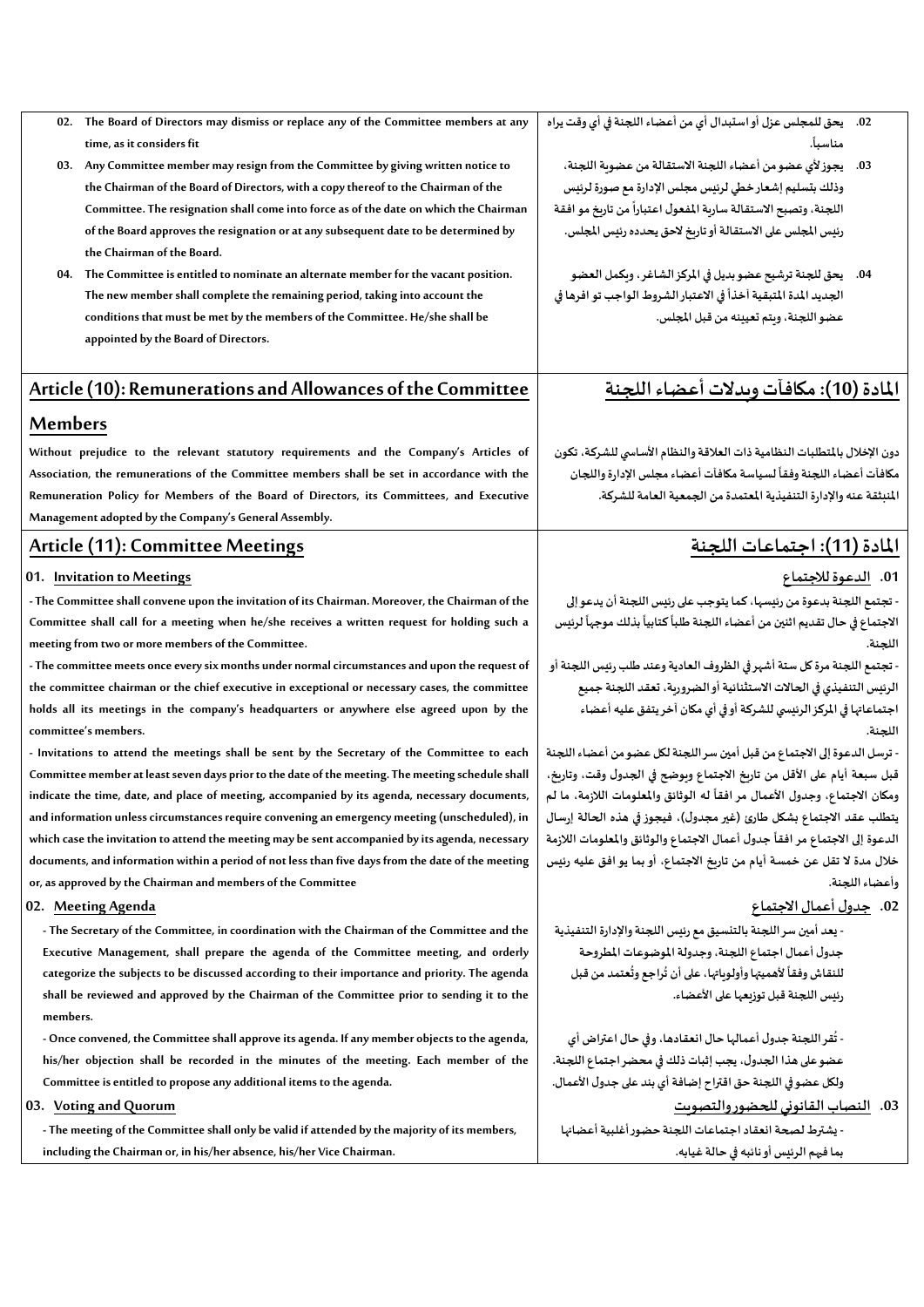**- A Committee member may delegate another member to attend a committee meeting on his/her behalf or to vote for him/her in the meetings.**

**- Resolutions of the Committee shall be issued by a majority of the votes present; and in case of a tie, the Chairman of the Committee shall have a casting vote.**

**- If a member of the Committee is unable to attend in person, he/she may use any available means of communication to participate in the Committee meeting. In all cases, this shall be recorded in the minutes of the meeting**

#### **04. Approval of the Minutes of Meeting and resolutions**

- **The Secretary of the Committee shall send to the Chairman and members of the Committee a draft of the minutes of the meeting within five business days from the date of the meeting for review and feedback if any.**
- **Any member may express reservations as to any resolution issued by the Committee, provided that such member indicates the reasons for such reservations. If a member leaves a Committee meeting before it is concluded, his/her reservation, if any, shall be limited to the resolutions on the items that have been discussed in his/her presence, and the minutes of the meeting shall stipulate the items discussed in his/her absence, based on his/her desire if expressed in writing.**
- **The Secretary of the Committee shall reflect the amendments on the initial draft based on the feedback of the Committee members in respect of the minutes of the meeting. The amended draft shall be sent to the Committee members within two business days from the date of receiving their feedback Following a presentation to the chairman of the committee.**
- The minutes of the meeting shall be finalized by the Secretary of the Committee and be **considered official once signed by all the Committee members present along with the Secretary. The Secretary shall immediately send the approved and ratified minutes of the meeting to the members of the Committee upon being signed.**

**- The Committee shall follow up on the results of the implementation of its resolutions and any other items discussed in previous meetings. The Secretary of the Committee shall, in coordination with the Executive Management, submit a periodic report to the Committee on the results of the implementation of its resolutions. The deliberations and resolutions of the Committee shall be documented in minutes of meetings signed by the members, including the Chairman and the Secretary of the Committee, and shall be recorded in a special register.**

#### **05. -SubjectsStudy**

**- The Committee shall study the subjects falling within its competencies or such subjects referred to it by the Board of Directors, and shall submit its recommendations to the Board to issue resolutions in connection therewith, or issue resolutions if so, delegated by the Board, provided that the delegation given to the Committee shall not be general or indefinite.**

#### **06. Resources and Information Sources**

**- The Committee is entitled to access all the necessary resources and information, and review the Company's records and documents to optimally perform its competencies, duties, and responsibilities.**

**- The Committee is entitled, as appropriate, to engage experts and specialists whether inside or outside Company to the extent permitted by its powers, provided that this is included in the minutes of the Committee meeting while stating the name of the expert and his/her relationship with the Company or the Executive Management.**

**- The Committee is entitled to investigate everything falling within its powers and** 

**competencies as well as all matters assigned thereto.**

### **07. Duties of Committee Member**

- **Complying with the provisions of the Companies Law, the Capital Market Law, their Implementing Regulations, related Laws and Regulations, and the Company's Articles of**  **- يجوزلعضواللجنةتوكيل عضوآخرلحضوراجتماع اللجنةنيابة عنه أو التصويت عنه في االجتماعات.**

**- تصدرقراراتاللجنةبأصوات أغلبيةاألعضاء الحاضرين،وعند تساوي األصوات يرجحالجانبالذيصوت معهرئيس اللجنة. أي من وسائل االتصال املتاحة،لحضوراجتماع اللجنة،وفيكل-وإن تعذرحضورأحد أعضاء اللجنةشخصيافيجوزلهاستخدام األحوال يجب توثيق ذلك في محضر االجتماع.** 

#### **.04 اعتمادمحضراالجتماع والقرارات**

- **- يرسل أمين سر اللجنة لرئيس وأعضاء اللجنة مسودة محضر االجتماع وذلك خالل خمسة أيام عمل من تاريخ انعقاد االجتماع لالطالع وإبداء مالحظاتهم** عليه (إن وجدت).
- **- يجوزألي عضوالتحفظ على أي قرارتتخذه اللجنة على أن يبين األسباب التي دعته إلى التحفظ، وإذا خرج أي عضو من اجتماع اللجنة قبل اختتامه فيقتصر تحفظهإن وجد علىالقراراتاملتعلقة بالبنود التي لم يحضر مناقشتها إذا أبدى**  رغبته كتابة في ذلك.
- **- تعكس التعديالت من قبل أمين سر اللجنة على املسودة األولى بناء على ما يرد من مالحظات من أعضاء اللجنة على املحضر ويتم إرسال املسودة املعدلة لألعضاء خالل يومي عمل من تاريخ استالم املالحظات بعد عرضها على رئيس اللجنة.**
- **- بمجرد يعد أمين سر اللجنة املحضر بصورته النهائية ويعتبر املحضر رسميا ً توقيعه من قبل جميع األعضاء الحاضرين، وأمين سر اللجنة، ويرسل أمين سر اللجنةاملحضراملعتمد واملصادق عليهإلىأعضاء اللجنةفورتوقيعه.**
- **- تتابع اللجنة نتائج تنفيذ القراراتالصادرة عنهاوأيةمواضيع أخرىتم مناقشتها في اجتماعات سابقة، ويرفع أمين سر اللجنة بالتنسيق مع اإلدارة التنفيذية تقريردوري للجنة عن نتائج تنفيذ قراراتها، وتثبت مداوالت اللجنةوقراراتها في** محاضر يوقعها الأعضاء بما فيهم الرئيس وأمين اللجنة، وتدون هذه المحاضر في **سجل خاص.**

### **.05 دراسةاملواضيع**

**- تتولى اللجنةدراسةاملواضيع التيتختصبها أوالتيتحال إليها منمجلساإلدارة، وترفع توصياتها الى املجلس التخاذ القراربشأنها، أوأن تتخذ القرارات إذا فوض** إليها المجلس ذلك، مع مراعاة ألا يكون التفويض الممنوح للجنة تفويضا عاماً أو غير **ً محدد املدة.** 

### **.06 املواردومصادراملعلومات**

**- يحق للجنةالوصول إلى جميع املواردواملعلومات الالزمةلهاواالطالع على سجالت الشركةووثائقها بما يمكنهامن أداء اختصاصاتهاومهامهاومسؤولياتها على أكمل وجه.** 

**- يحق للجنة االستعانة عند الحاجة بمن تراه من الخبراء واملختصين من داخل الشركةأوخارجها في حدود صالحياتها، على أن يضمن ذلكفيمحضراجتماع اللجنةمع ذكراسم الخبيروعالقتهبالشركةأواإلدارةالتنفيذية.**

- للجنة حق التحري في كل ما يندرج تحت صلاحياتها واختصاصاتها وكذلك الأمور **التي توكل إليها.** 

### **.07 واجبات عضو اللجنة**

**- االلتزام بأحكام نظام الشركاتونظام السوق املاليةولوائحهما التنفيذية واألنظمة ذات العالقةوالنظام األساس ي للشركة عند ممارستهملهامه**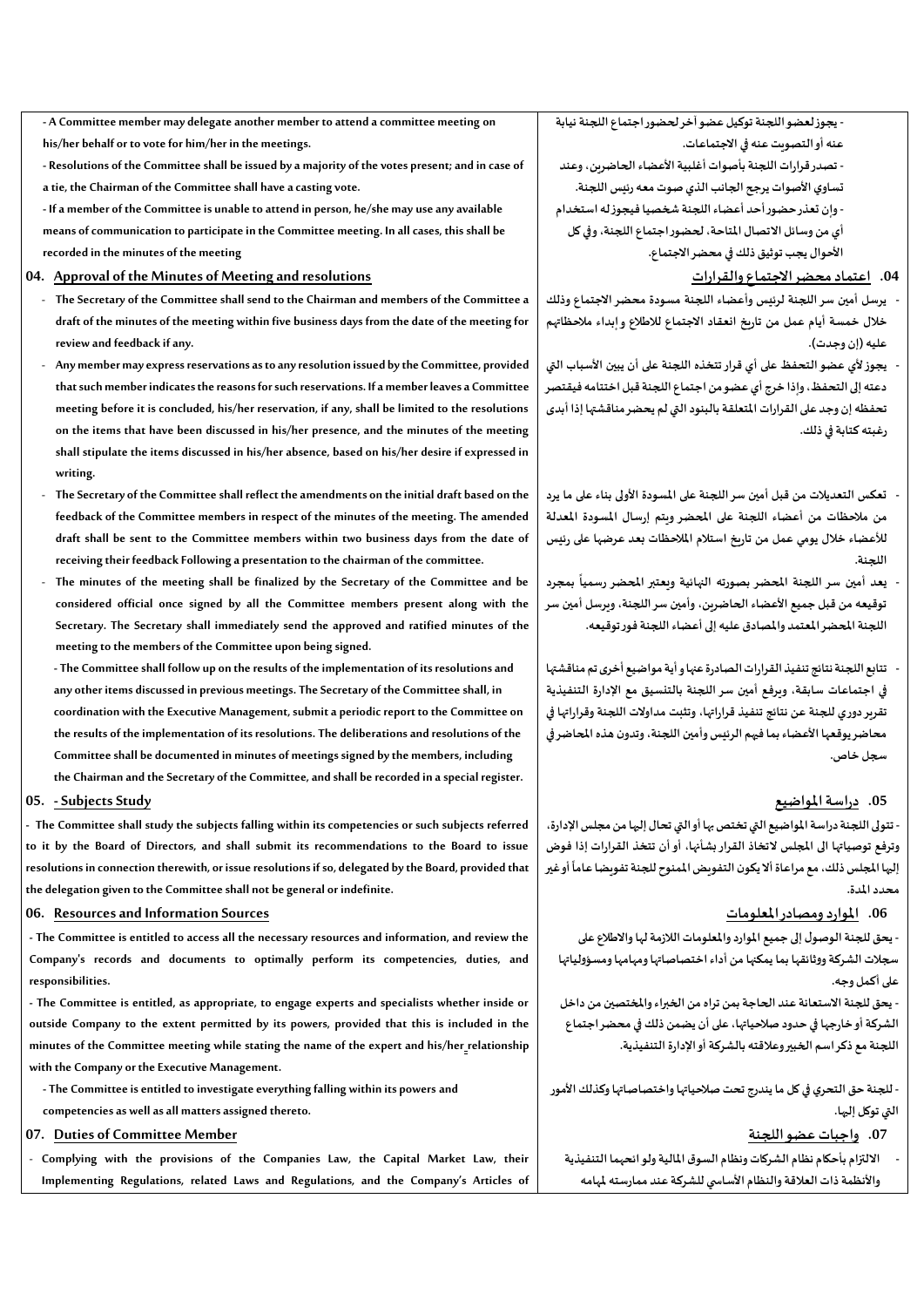| Association when performing his/her duties and refraining from undertaking or participating in    | والامتناع عن القيام أو المشاركة في أي عمل من شأنه الإضرار بمصالح        |  |
|---------------------------------------------------------------------------------------------------|-------------------------------------------------------------------------|--|
| any activity that would harm the Company's interests.                                             | الشركة.                                                                 |  |
| Being aware of the Committee's duties and responsibilities and allocating sufficient time to      | أن يكون مدركا لمهام اللجنة ومسؤولياتها وعليه تخصيص الوقت الكافي         |  |
| perform his/her role in achieving them.                                                           | للقيام بدوره في تحقيقها.                                                |  |
| - Performing his/her duties free from any external influences, whether from whether inside or     | القيام بواجباته بعيداً عن تأثير خارجي سواء من داخل الشركة أو خارجها كما |  |
| outside the Company and shall prioritize the Company's interests over his/her personal interests. | يجب عليه عدم تقديم مصالحه الشخصية على مصالح الشركة.                     |  |
| - Refrain from accepting any gifts from any person who has commercial transactions with the       | عدم قبول الهدايا من أي شخص له تعاملات تجارية مع الشركة.                 |  |
| Company.                                                                                          |                                                                         |  |
| - Participating actively in the Committee meetings by studying and discussing the items listed in | المشاركة الفعالة في اجتماعات اللجنة من خلال دراسة الموضوعات             |  |
| its meeting agenda.                                                                               | المطروحة على جدول أعمال اجتماعاتها ومناقشاتها.                          |  |
| - Endeavoring to keep abreast of the regulatory developments in the areas and subjects related to | بذل الجهد لمعرفة التطورات التنظيمية في المجالات والمواضيع ذات العلاقة   |  |
| the duties and responsibilities of the Committee.                                                 | بمهام اللجنة ومسؤولياتها.                                               |  |
| - Endeavoring to keep abreast of the developments in the field of the Company's activities,       | بذل الجهد لمعرفة كافة التطورات في مجال أنشطة الشركة وأعمالها            |  |
| businesses, and other relevant fields.                                                            | والمجالات الأخرى ذات العلاقة.                                           |  |

## **Article (12): Competencies and Duties of the Committee**

**Without prejudice to the Company's approved Authority Matrix, the Committee shall perform the following competencies and duties:**

- **01. Developing a clear policy for the remuneration of members of the Board of Directors, its Committees, and the Executive Management and submitting them to the Board of Directors for consideration in preparation for the General Assembly approval, provided that such policy follows the criteria linked to performance, and shall be disclosed in connection therewith and ensure the implementation of such policy .**
- **02. Clarifying the relationship between remunerations awarded and the adopted remuneration policy, and identifying any substantial deviation from this policy.**
- **03. Conducting a periodic review of the remuneration policy and evaluating its effectiveness in achieving its objectives.**
- **04. Providing recommendations to the Board of Directors on the remunerations for members of the Board, its committees,and Senior Executives in compliance with the approved policy.**
- **05. Reviewing the basis of the distribution of annual remunerations approved by the Board of Directors and providing recommendations to the Board of Directors in respect thereon .**
- **06. Proposing clear policies and criteria for the membership of the Board of Directors and Executive Management.**

**07. Providing recommendations to the Board of Directors on the nomination and re-nomination of its members in compliance with the approved policies and criteria, considering that nominations shall not include any person who has already been convicted of a crime involving moral turpitude or dishonesty .**

- **08. Preparing a description of the capabilities and qualifications required for the Board Member and Executive Management functions .**
- **09. Determining the time that a member shall allocate to the work of the Board of Directors .**
- **10. Conducting an annual review of the necessary skills or expertise required for the membership of the Board of Directors and Executive Management;**
- **11. Reviewing the structure of the Board of Directors and Executive Management and presenting recommendations on possible changes related thereto.**
- **12. Annually verifying the independence of independent members, making sure that there are no conflicts of interest if a Board member of the Company is a Board member of another Company.**
- **13. Developing a job description of the Executive and non- Executive members, independent members,and Senior Executives.**

# **املادة )12(: اختصاصات ومهام اللجنة**

**دون اإلخالل بجدول الصالحيات املعتمد فيالشركة، تتولىاللجنةاملهام واالختصاصات التالية:** 

- **.01 إعداد سياسة واضحةملكافآت أعضاءمجلس اإلدارةواللجان املنبثقة عن املجلس واإلدارةالتنفيذية،ورفعها إلىمجلس اإلدارة للنظرفيها تمهيدا العتمادها من الجمعية العامة، على أن يراعى في تلك إتباع معايير ترتبط باألداء، واإلفصاح عنها، والتحقق من تنفيذها.**
	- **.02 -توضيح العالقة بين املكافآت املمنوحةوسياسةاملكافآت املعمول بها، وبيان أي انحراف جوهري عن هذهالسياسة.**
	- **.03 املراجعة الدورية لسياسة املكافآت، وتقييم فعاليتها في تحقيق األهداف املرجوة منها**
- **.04 التوصية ملجلس اإلدارة بمكافآت أعضاءمجلس اإلدارةواللجان املنبثقة عنه وكبار التنفيذيين بالشركة وفقا للسياسة املعتمدة.**
- **.05 مراجعةأسس توزيع املكافآت السنويةاملقررةمن مجلس االدارةوالتوصية ملجلس اإلدارة بشأنها.**
	- **.06 اقتراح سياساتومعاييرواضحةللعضويةفيمجلس اإلدارةواإلدارة التنفيذية.**
	- **.07 التوصية ملجلس اإلدارة بترشيح أعضاءفيهوإعادة ترشيحهم وفقا للسياسات واملعايير املعتمدة مع مراعاة عدم ترشيح أي شخص سبق إدانته بجريمة مخلة بالشرف واألمانة.**
	- **.08 إعدادوصف للقدراتواملؤهالت املطلوبةلعضويةمجلس اإلدارةوشغل وظائف اإلدارةالتنفيذية.**
	- **.09 تحديد الوقت الذي يتعين على العضو تخصيصه ألعمال مجلس اإلدارة.**
	- **.10 املراجعةالسنويةلالحتياجات الالزمةمن املهارات أوالخبرات املناسبة لعضويةمجلس اإلدارة،ووظائف اإلدارةالتنفيذية.**
- **.11 مراجعة هيكل مجلس اإلدارةواإلدارةالتنفيذيةوتقديم التوصيات في شأن التغييرات التي يمكن إجراؤها.**
- **.12 التحقق بشكل سنوي من استقالليةاألعضاء املستقلين، وعدم وجود أي تعارض مصالحإذاكان العضويشغل عضويةمجلس إدارة شركةأخرى.**
	- **.13 وضع وصف وظيفي لألعضاء التنفيذيين واألعضاء غير التنفيذيين واألعضاء املستقلين وكبار التنفيذيين.**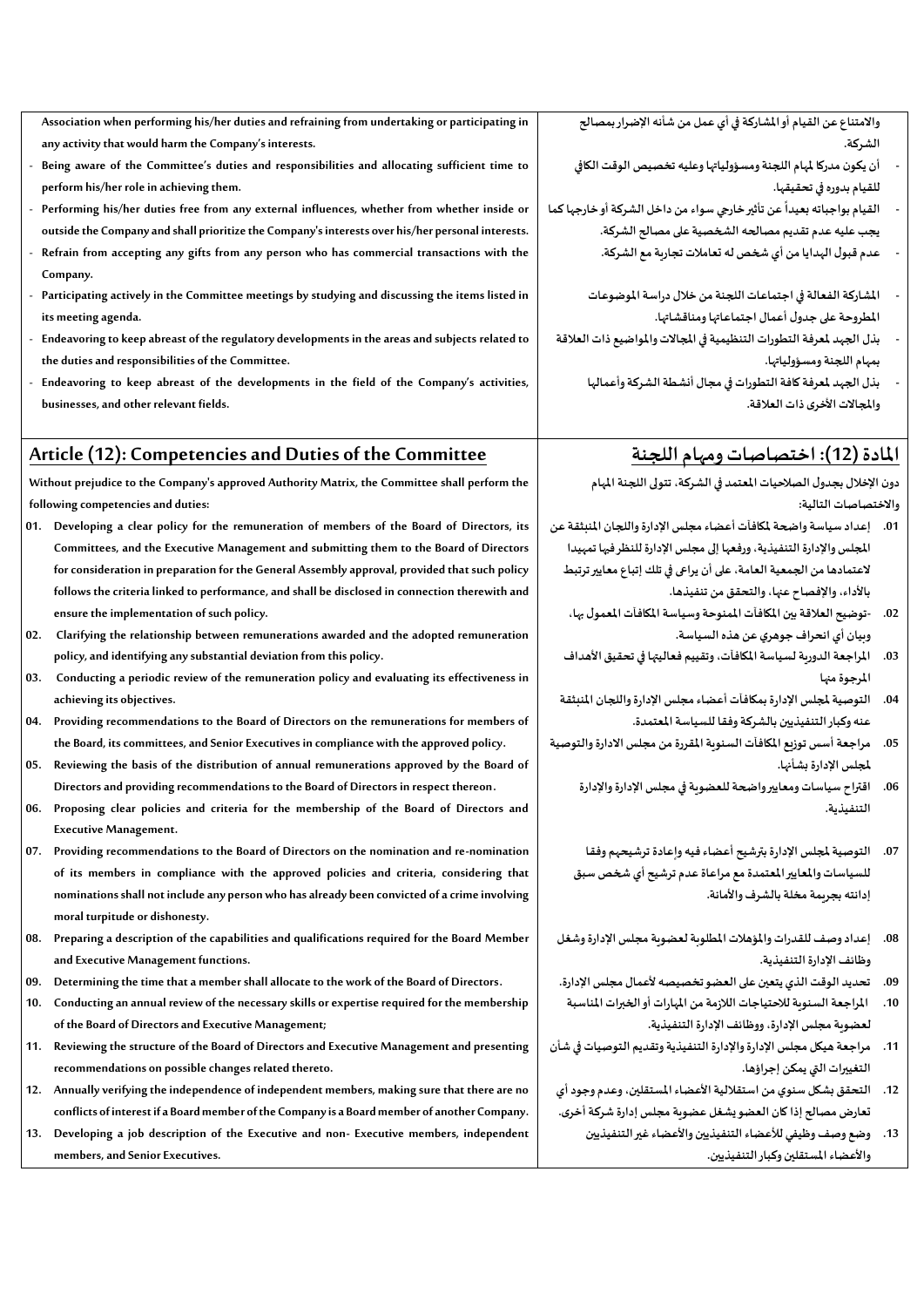- **14. Establishing special procedures in the event that the position of a Board member or a Senior Executive becomes vacant.**
- **15. Identifying the Board of Directors' weaknesses and strengths, and proposing solutions to address them according to the Company's interests;**
- **16. Reviewing general HR policies and regulations;**
- **17. Reviewing the salary scales, housing, and transportation allowances of the Company's employees.**
- **18. Nominating the Company's CEO, reviewing his/her annual allocations and remunerations, and presenting recommendations to the Board of Directors to extend his/her services.**
- **19. Review the changes to the company's organizational structure.**
- **20. Reviewing rules and regulations of human resources for retirement, health services, cooperative fund, savings, and reviewing the Company's Work Regulation Bylaw, and Penalties and Rewards Regulations approved by the Ministry of Human Resource and Social Development.**
- **21. Reviewing the rules of annual bonuses for all employees of the Company, and presenting recommendations to the Board of Directors in respect thereof.**
- **22. Considering any matters referred to it by the Board of Directors.**
- **23. Outlining the qualifications required for the membership of each Board Committee, and in particular the Audit Committee.**
- **24. Ensuring that there is an induction program on the Company's business for the new members of the Board of Directors and providing a continuous education program for all members of the Board.**
- **25. The Committee shall ensure that the Chief Executive Officer has developed the necessary procedures for the rapid and effective transfer of his/her responsibilities to be implemented in the event of termination of his/her relationship with the Company. The Committee may review these procedures with the Chief Executive Officer and obtain his/her recommendations on long-term succession arrangements.**
- **26. Developing criteria for evaluating the CEO's performance and informing him/her thereof.**
- **27. Assisting the Board of Directors in developing criteria to evaluate the performance of the Chairman of the Board of Directors, the Committees, and their members and inform them thereof.**
- **28. Reviewing and approving the Company's objectives related to the remunerations of the CEO.**
- **29. Review the performance of the CEO annually to ensure that he/she leads the Company effectively.**
- **30. Review administrative development programs and succession and replacement plans for Senior Executives in coordination with the CEO.**
- **31. Reviewing the evaluation objectives (including performance indicators) to be achieved within the rewards and incentive programs;**
- **32. Preparing an annual report on the remunerations paid to the Executive Management in order to be included in the Company's annual report in compliance with applicable rules and regulations;**
- **33. Reviewing the Committee performance at least annually to determine its effectiveness and agree on a plan to improve the performance of its members;**
- **34. Informing the Board of Directors of its findings or resolutions in a transparent manner.**
- **.14 وضع اإلجراءات الخاصةفي حال شغورمركزأحد أعضاءمجلس اإلدارةأو كبار التنفيذيين.** 
	- **.15 تحديد جوانبالضعف والقوة فيمجلس اإلدارة،واقتراح الحلول ملعالجتها بما يتفق مع مصلحة الشركة.** 
		- 16. مراجعة السياسات والأنظمة العامة للموارد البشرية.
		- **.17 مراجعة سلم الرواتب وبدالت السكن والنقل ملوظفي الشركة.**
- **.18 ترشيح الرئيس التنفيذي للشركة ومراجعة مخصصاته ومكافآته السنوية، والتوصية للمجلس بتمديد خدماته.** 
	- **.19 مراجعة التعديالت على الهيكل التنظيمي للشركة.**
- **.20 مراجعةنظم ولوائح املواردالبشريةالخاصةبالتقاعد،والخدمات الصحية،والصندوق التعاوني،والتوفيرواالدخار،ومراجعة الئحةتنظيم** العمل ولائحة الجزاءات والمكافآت بالشركة التي تُعتمد من وزارة العمل. **ُ**
	- **.21 مراجعة أسس العالوات السنوية لجميع موظفي الشركة، والتوصية ملجلس اإلدارة بشأنها.**
		- **.22 النظرفيما يحيلهإليها املجلس من أمور.**
	- **.23 لجنة تحديد املؤهالت الالزمةلعضويةكل لجنةمن اللجان وخصوصا ً املراجعة.**
- **.24 التأكد من وجود برنامج تعريفي لألعضاء الجدد في املجلس بأعمال الشركة وتوفير برنامج تعليم مستمر لجميع أعضاء املجلس.**
- **.25 تقوم اللجنة بالتأكد من أن الرئيس التنفيذي قام بصياغة اإلجراءات الالزمة لنقل مسؤولياته بشكل سريع وفعال ليتم تطبيقها في حال انتهاء عالقته بالشركة، ويمكن للجنة أن تقوم بمراجعة هذه اإلجراءات مع الرئيس الحصول على توصياتهبشأن ترتيبات التعاقب على املدى التنفيذي وأيضا ً الطويل.** 
	- **.26 إعداد املعايير لتقييم أداء الرئيس التنفيذي وإحاطته بها.**
	- **.27 مساعدةاملجلس فيإعداداملعاييرلتقييم أداءرئيس املجلس واللجان وأعضائها وإحاطتهم بها.**
	- **.28 مراجعة واعتماد أهداف الشركة املرتبطة بتعويضات الرئيس التنفيذي. ً**
- 29. مراجعة أداء الرئيس التنفيذي سنوياً لضمان قيامه بقيادة فعالة للشركة.
- **.30 مراجعةبرامج التطويراإلداري وخطط اإلحالل الوظيفي لكبارالتنفيذيين بالتنسيق مع الرئيس التنفيذي.**
- 31. مراجعة أهداف التقويم (بما فيها مؤشرات الأداء) الواجب تحقيقها ضمن **املكافآت وبرامج التحفيز.**
	- **.32 إعدادتقريرسنوي عن املكافآت املدفوعةلإلدارةالتنفيذية إلدراجهفي تقريرالشركةالسنوي بما يتو افق مع الضوابط واألنظمةاملطبقة.**
- 33. استعراض ومراجعة أداء اللجنة سنوياً على الأقل لتحديد مدى فاعليتها **ً واالتفاق على الخطوات لتحسين أداء أعضائها.**
- **.34 علىاللجنةأن تبلغ مجلس اإلدارة بما تتوصل إليهمن نتائج أوتتخذهمن قرارات بشفافية.**